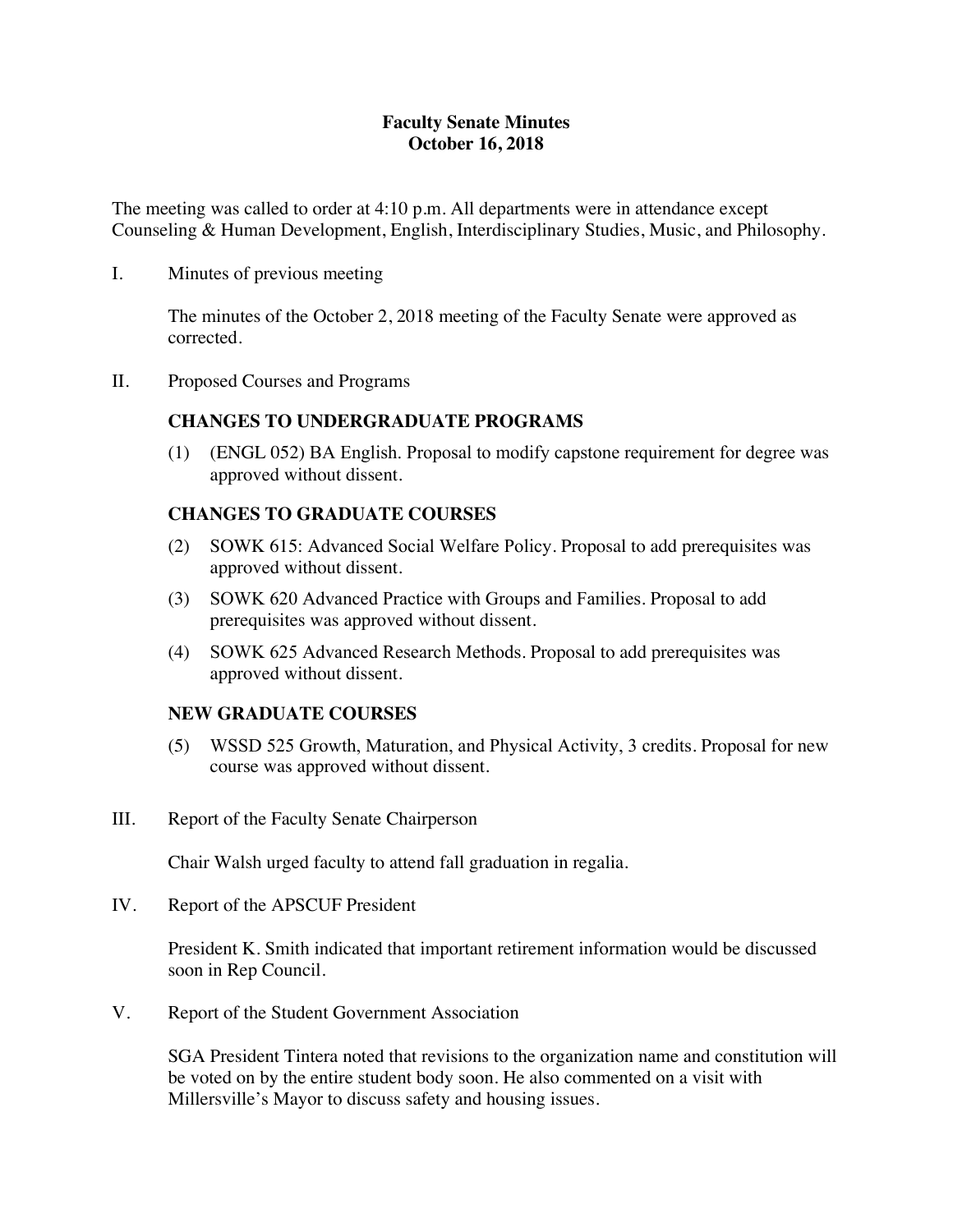VI. Report of the Graduate Student Association

A representative to Senate has been selected by the GSA and plans to submit reports on activities.

VII. Report of the Administrative Officers

### **Associate Provost**

Associate Provost Delle and Dr. Shibley presented a modified approach to securing PASSHE approval for development of new programs. The process would begin with submission of a framework for expedited campus approval and review by the Chancellor's Office. After PASSHE approval is confirmed, departments can complete development of the full curriculum for regular review on campus. A 30-day timeframe has been proposed for campus review of a program framework and pledged by the Chancellor's Office for their review. Feedback from departments and questions about the proposal can be sent to Dr. Delle.

It was noted that Dr. Delle is serving as Acting Dean of Graduate Studies and Adult Learning.

## **Registrar**

Registrar Hutchinson reminded faculty that TAP numbers are available for advisors to meet with students. Comments were raised on winter registration being open, holds that may block registration, use of Schedule Builder, a desire for MAX course rosters to include a photo field and display in D2L if possible, and that students cannot add a minor or second major upon admission but can submit appropriate forms to add them.

VIII. Curricular Notices

## **NEW UNDERGRADUATE COURSES**

- (1) (WSSD015) WSSD 470: Sport Communication, 3 credits, DL. Proposal for new course.
- (2) (CSCI008) CSCI 452: Data Mining, 4 credits. Proposal for new course.

## **CHANGES TO UNDERGRADUATE COURSES**

- (3) (MATH004) MATH 472: Investment and Financial Markets. Proposal to change course name, prerequisites, and course objectives.
- (4) (SOWK027) SOWK 301: Social Work Practice I. Proposal to drop W label.

## **CHANGES TO UNDERGRADUATE PROGRAMS**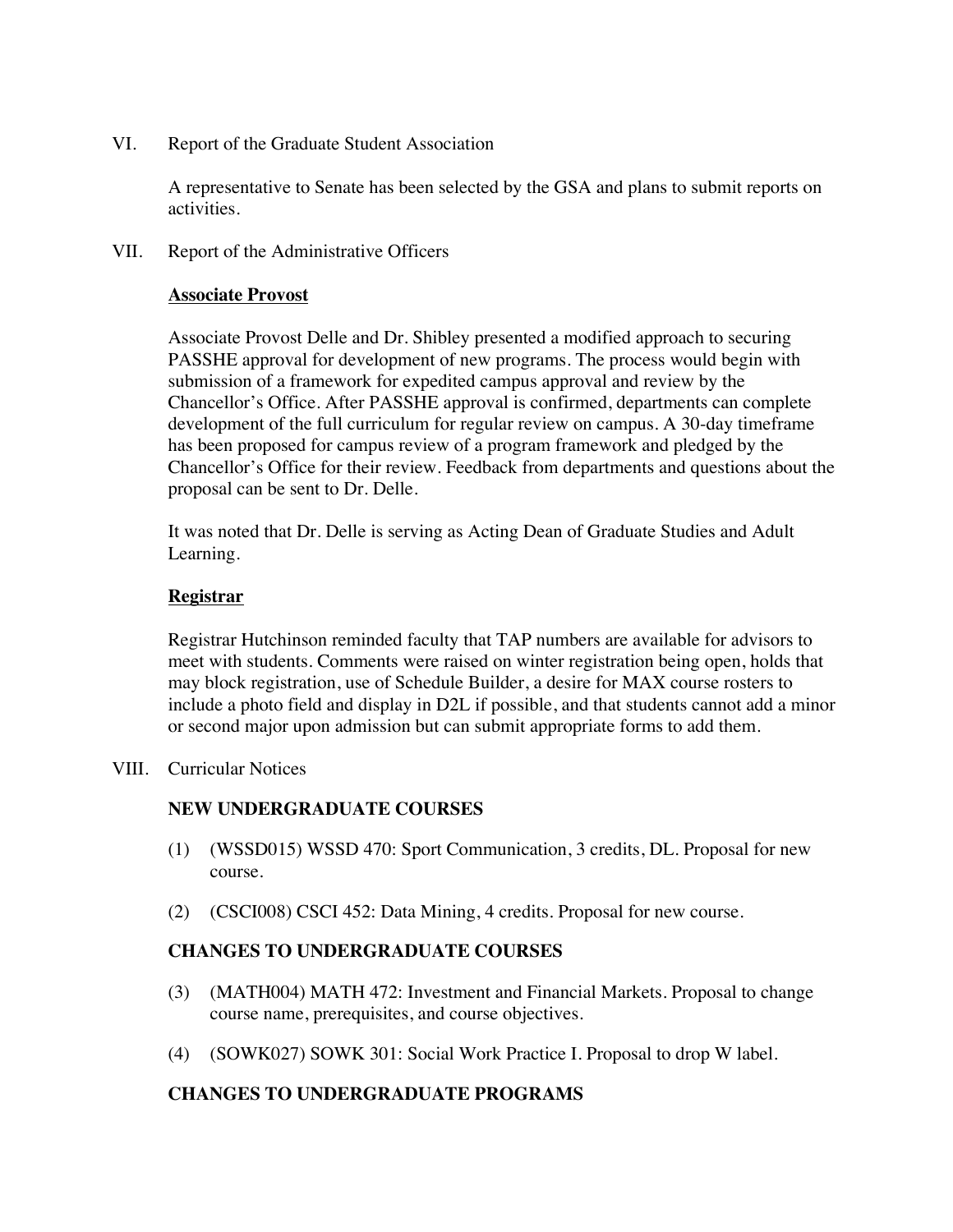- (5) (CHEM003) BS Chemistry, Engineering Instrumentation Automation. Proposal outlining a new option.
- IX. Reports of the Faculty Senate Standing Committees

### **Educator of the Year Award Selection Committee**

Senator Robinson announced Dr. Carol Hepfer, Biology as the 2018-2019 Educator of the Year.

Changes to the structure of the EYASC are being developed by the Joint Senate Conference. A Robinson/Zimmerman motion that the Faculty Senate Chair Pro Tempore serve as chair of the EYASC as an ex-officio non-voting member until changes to the committee are brought forward by the JSC was approved without dissent.

# **GERC**

Senator C. Smith reminded faculty to RSVP with plans to attend the discussion of oral communication in P and D courses on Thursday, October 25 at 4:00 in McComsey 236. She also noted that GERC is working on defining standards for Area Curriculum Labels (G1/G2/G3).

# **GCPRC**

Dr. Mowrey noted that faculty familiar with the graduate curriculum process and interested in developing Grad CAP should contact Chair Walsh. Dr. Mowrey also announced a Graduate Open House this Thursday.

## **CHANGES TO GRADUATE COURSES**

- (6) ELPP 820: Introduction to Research in Educational Leadership. Proposal to change course title, description, and course outcomes.
- (7) ELPP 830 Quantitative Research Methods in Educational Leadership. Proposal to change course title, description, and course outcomes.

## **NEW GRADUATE COURSES**

(8) ELPP 808 Qualitative Research Methods in Educational Leadership, 3 credits. Proposal for new course.

## **CHANGES TO GRADUATE PROGRAMS**

(9) EdD, Educational Leadership. Proposal to adjust the courses and research included in the program.

## **UCPRC**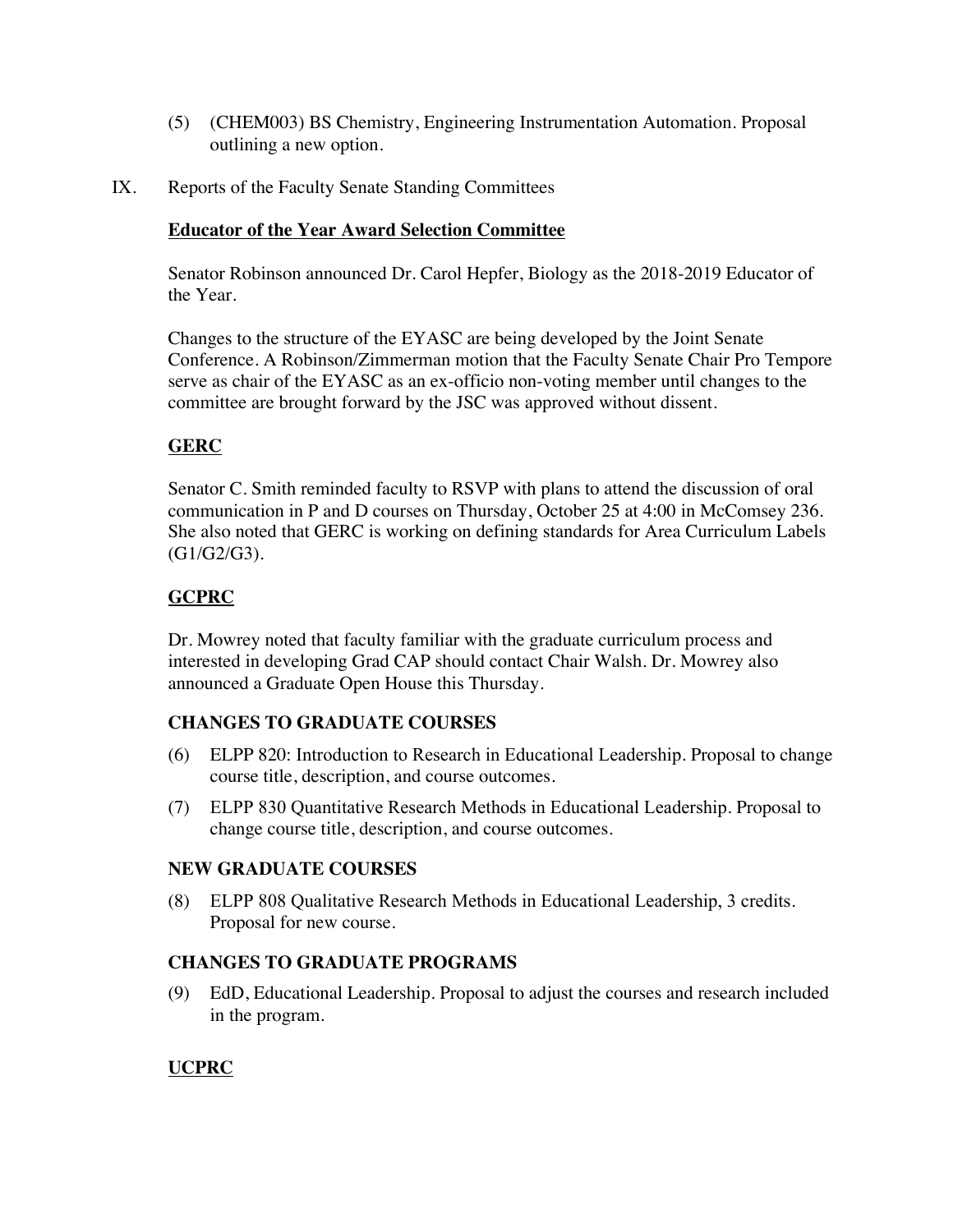Senator Dreon reminded departments that Gen Ed recertifications are due October 31 and requested that dropping of Gen Ed labels be submitted through CAP. He notified Senate of the removal of W labels from a series of HIST courses (283, 284, 354, 355, 356, 365, 381, 456, 458) and P labels from HIST 401 & 494.

X. Reports of the Faculty Senate Special Committees

None

XI. Faculty Emeriti

None

XII. Faculty Emeriti

Previous nominations were distributed and the floor opened for additional nominations. An A. Miller/Blazer motion to close nominations and cast a unanimous vote for each unopposed candidate was approved without dissent.

XIII. New Business

Senator Sciarretta noted that Early Alert is being used and that Academic Advisement and Counseling have been seeing students seeking assistance. He also noted that a review of retention data shows an increase in students leaving after only one semester of the freshman year. Concerns were raised about whether suite housing is reducing student engagement in dorms and whether Living Learning Communities are being implemented effectively. The need for faculty, administration, and staff across campus to join efforts to meet student needs was emphasized. A question was raised about legal issues related to interactions with struggling students, and faculty were reminded that major concerns about student behavior can be addressed by the Behavioral Intervention Team.

Meeting was adjourned at 5:45 p.m.

Respectfully Submitted,

Aimee L. Miller Faculty Senate Secretary

Action Summary:

The minutes of the October 2, 2018 meeting of the Faculty Senate were approved as corrected.

(1) (ENGL 052) BA English. Proposal to modify capstone requirement for degree was approved without dissent.